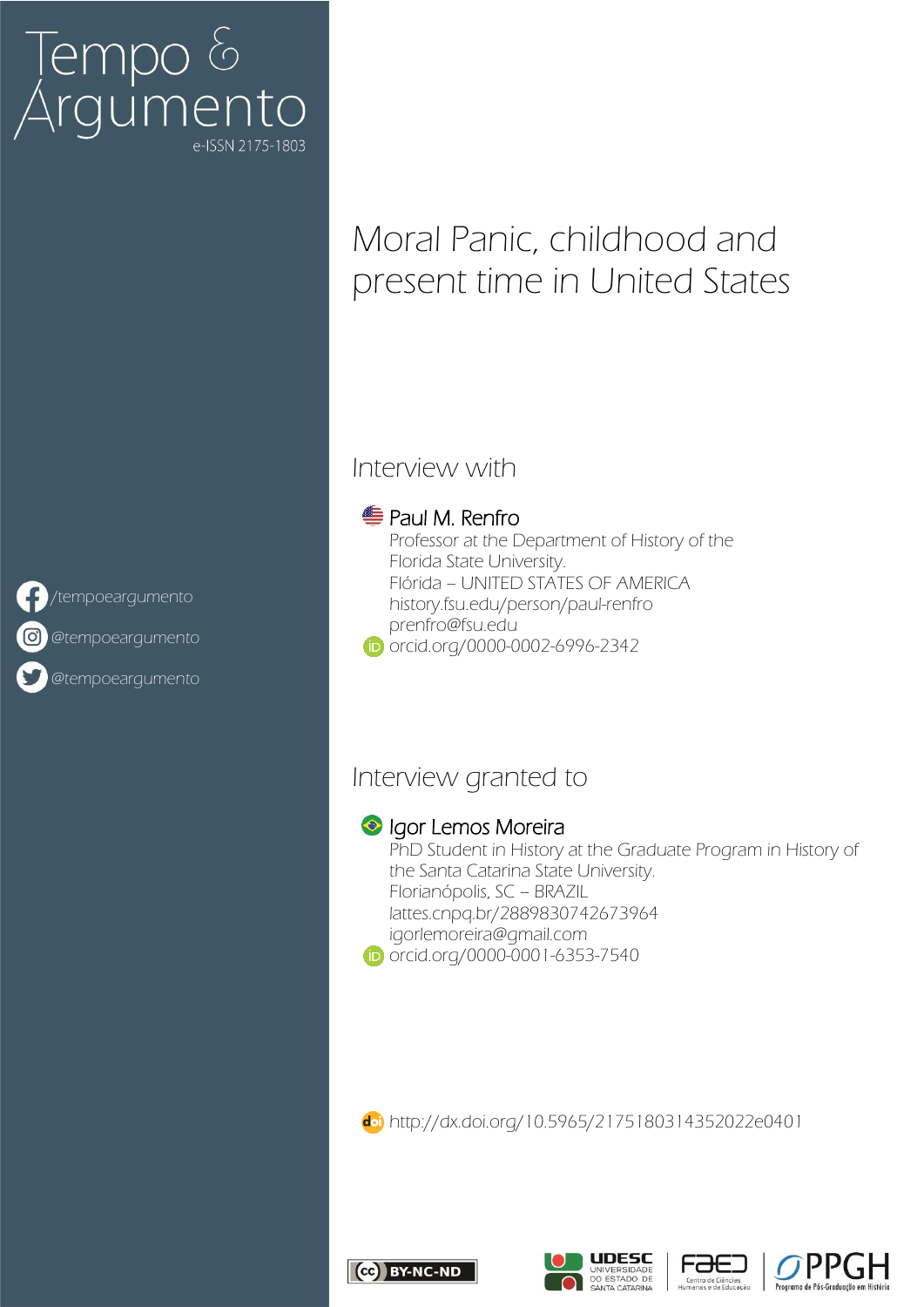

Paul M. Renfro is an adjunct professor in the Department of History at Florida State University (FSU), working at the undergraduate and graduate levels. Doctor in History from the University of Iowa (2016), in which he was awarded the Louis Pelzer Dissertation Fellow, Renfro developed a postdoctoral internship at the Center for Presidential History at Southen Methodist University. A specialist in the political and cultural history of the United States in the 20th and 21st centuries, he is dedicated to topics such as gender/sexuality, childhood and youth, family, the prison system and political cultures. Discussions about the History of the Present Time in the United States have recently turned, especially

through the discussions on "Stories Lived", and LGBTQIAP+ historiography.

Among his vast published bibliography, the work Stranger Danger: Family Values, Childhood and the American Carceral State (Oxford University Press, 2020) stands out, the result of his doctoral thesis. In the book, Renfro analyzes the installation of a moral panic focused on the abduction and exploitation of children in the United States from the 1970s onwards, seeking to demonstrate how this sense of national proportions, fueled by parents, politicians and the media, generated the development of punitive laws, programs and practices designed to protect children from "dangerous strangers". Discussing how this discourse and national movement impacted American society at the end of the 20th century, the research developed in the book and in subsequent articles centralizes the discourses on childhood as part of the political and national constitution in the present time. This perspective has been addressed by the author in other publications, such as the collection Growing Up America: Youth and Politics since 1945 (University of George Press, 2019), in which he seeks to analyze the different meanings attributed to the notions of "childhood" and "youth" in American political history.

The following interview was conducted with Prof. Dr. Paul M. Renfro virtually between December 2021 and February 2022, during my period as a Visiting Scholar at the Department of Modern Languages and Literature at the University of Miami. Over the following pages, the historian discusses his research trajectory, the historicity of the concept of "moral panic" associated with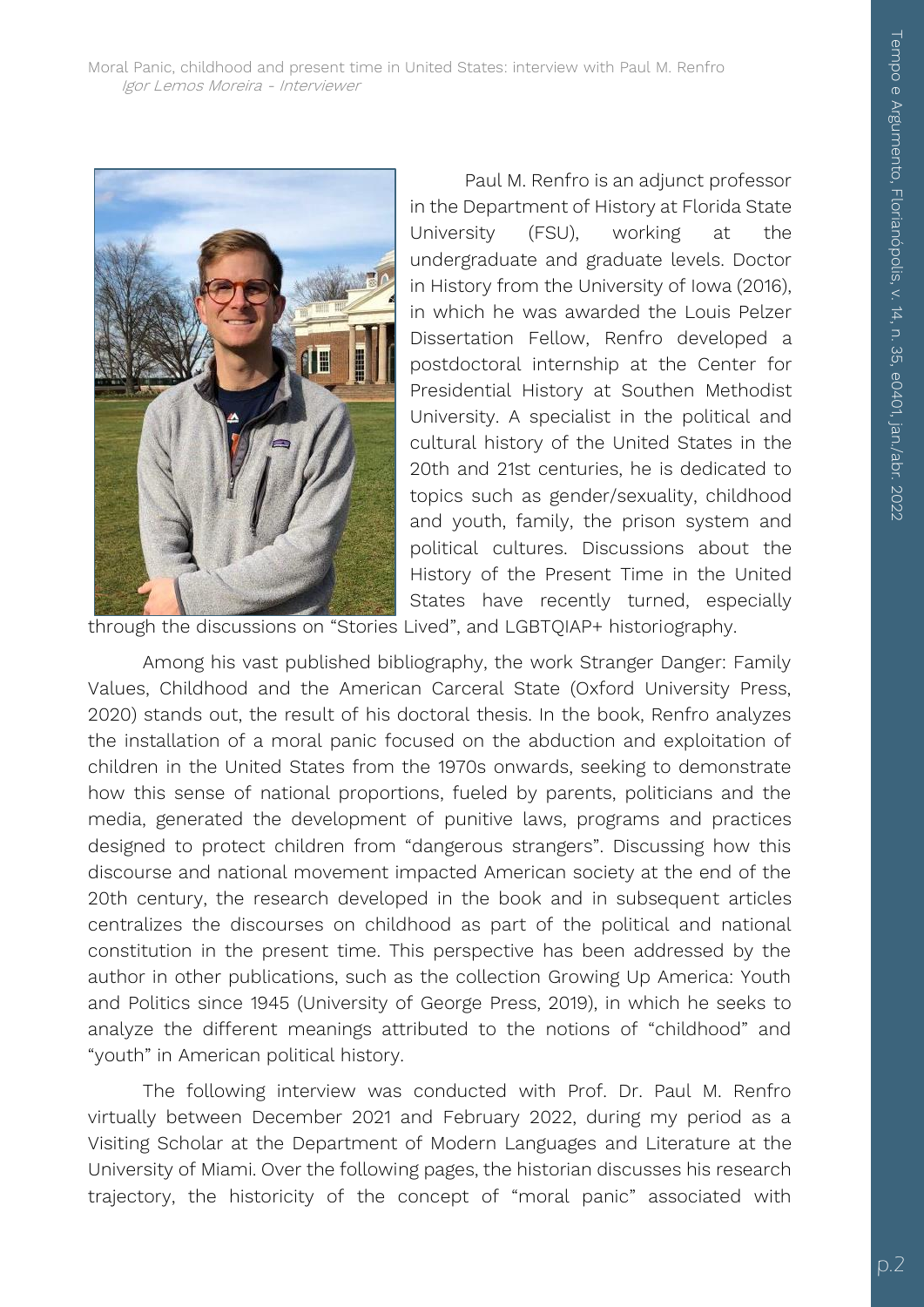childhoods in the USA and the importance of intersectionality for studies on childhood and youth in the present time.

#### Tempo & Argumento: Could you tell us about your research trajectory?

Paul M. Renfro: I've long been interested in the recent political history of the United States. Throughout college and in my early years of graduate school, I became increasingly cognizant of the role of whiteness and fear in shaping American political culture. So when I began developing the research questions that would guide my dissertation project, I initially concentrated on white, middle-class responses to the African American civil rights movement and the convulsions of the 1960s and 1970s. Eventually, I focused more narrowly on the 1980s and 1990s "stranger danger" panic.

> At the time (the early 2010s), US historians were producing a tremendous amount of scholarship on the "New Right," so that helped determine my research trajectory. Yet as I undertook primary source research and consumed new scholarship in political history and carceral studies, I gradually eschewed the "conservative ascendency" framework and began to stress the continuities between liberalism and conservatism in the latter half of the twentieth century. That approach shaped my first book project, and it continues to guide my research and teaching.

> My next book focuses on Ryan White, a young white hemophiliac who contracted HIV in the 1980s and eventually died of AIDS-related causes in 1990. Given the stigmas attached to HIV/AIDS, Ryan's story enabled conservatives and liberals alike to show their interest in addressing the AIDS crisis without aligning too closely with gay men, people who used intravenous drugs, or other populations with which the illness was associated.

> This theme of political continuity runs through my teaching, as well. I'm currently teaching the US since 2000, which concentrates on the affinities between Republicans and Democrats in the post-9/11 era, and America in the 1980s, which reveals similar affinities between Reaganism and Clintonism.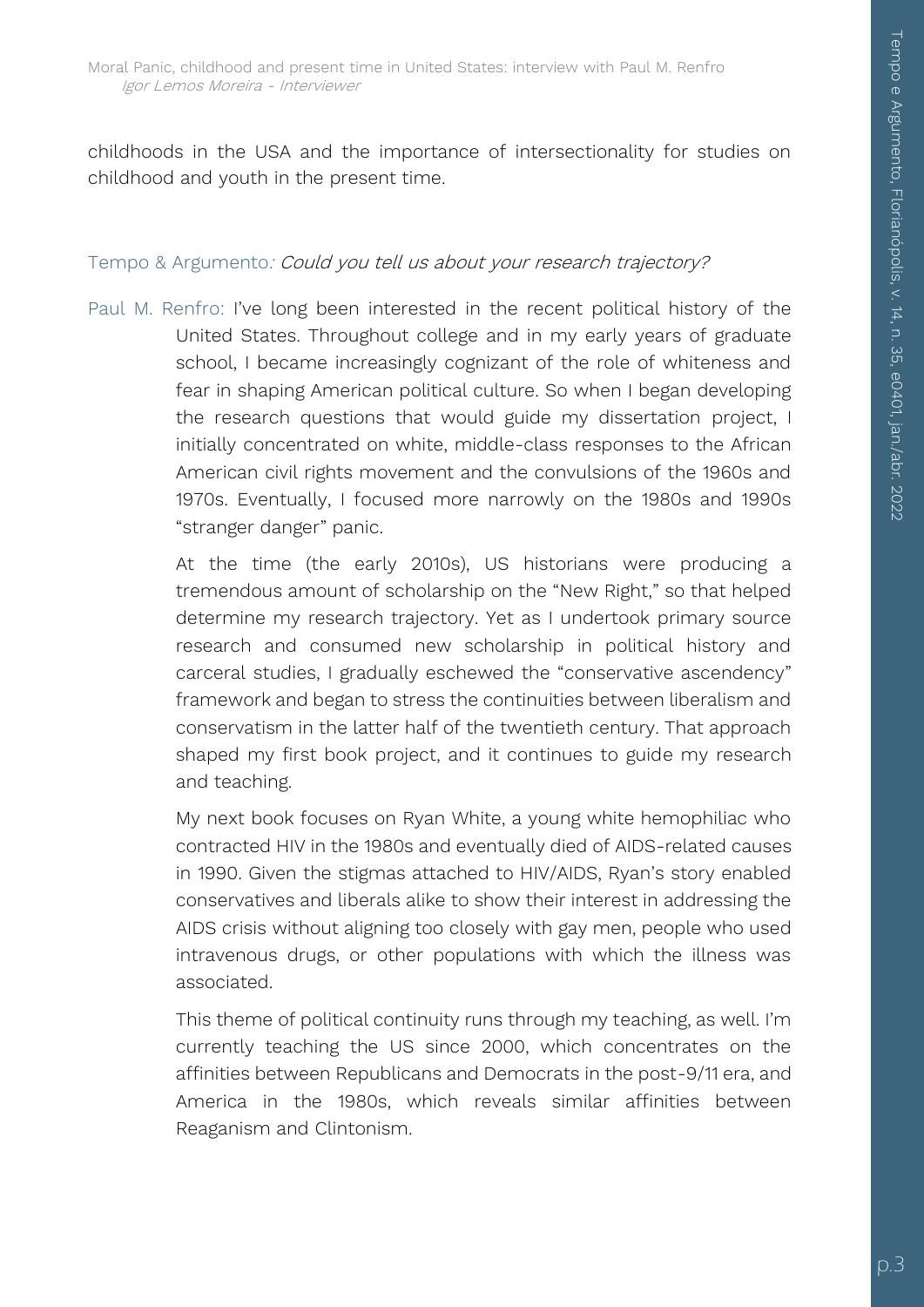Tempo & Argumento: In your most recent research, you have used the notion of "Stranger Danger" to refer to the national panic over child safety caused by the disappearance of children in the United States since the 1970s. How was the moral panic created and circulated in the country? Does <sup>a</sup>"moral panic" about childhood permeate the country's daily life?

Paul M. Renfro: A slew of high-profile cases of missing or slain children ignited a moral panic concerning child safety and criminal depravity in the late 1970s and early 1980s. Activists, journalists, politicians, law enforcement officials, and others insisted that 50,000 children (if not more) were abducted by strangers in the United States annually. The actual figure was (and remains) somewhere around 100, and children are far more likely to be kidnapped, exploited, abused, and/or killed by family members and acquaintances. Nevertheless, the "stranger danger" panic enveloped the United States in the 1980s, 1990s, and into the twenty-first century.

> In certain ways, the late twentieth-century moral panic concerning "stranger danger" and child exploitation never really dissipated. It continues to reveal itself in the QAnon phenomenon; in countless "true crime" podcasts and TV series; and in the "sex offense legal regime" that remains firmly entrenched in the US. Less obviously, perhaps, new scares concerning critical race theory and masking in schools also demonstrate how notions of childhood "innocence" and frailty shape US political culture in the twenty-first century.

- Tempo & Argumento: What are the major historiographical and methodological challenges in working with cases of missing children? Especially in the case of sources, these are permeated by various institutional discourses or media views, how have you faced this challenge?
- Paul M. Renfro: Although there's a robust and growing literature on childhood in the United States, until recently, historians hadn't really written much about the politics of childhood and youth in the late twentieth-century US. As your question indicates, part of that gap can be attributed to a lack of sources, but it might also reflect the general idea that children are "apolitical" or not particularly worthy historical subjects. As I worked on *Stranger Danger*, I concentrated on the ways in which adults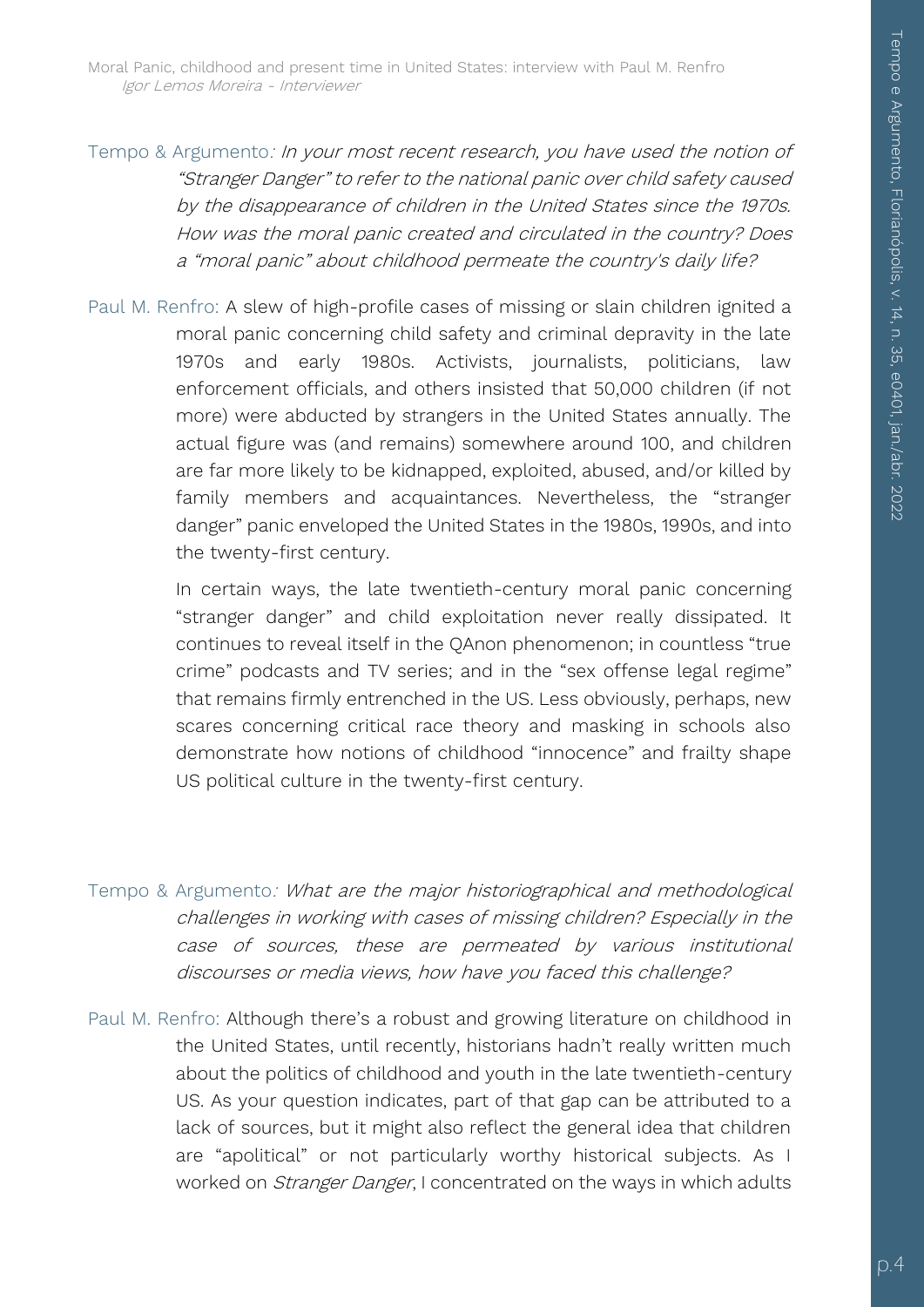conceived of childhood in a moment of national uncertainty. How was childhood racialized, classed, and gendered, and how did various actors marshal particular understandings of childhood to achieve various political objectives? I also found some children's voices in televised news stories and newspaper accounts. Their testimonies often spoke to the fears that governed their lives.

Some of my other work has looked to fill various gaps in the literature on childhood and youth. Most notably, perhaps, I coedited a book called Growing Up America-published by the University of Georgia Press in 2019—which showcases histories of childhood and youth in the post-World War II United States.

- Tempo & Argumento: One of the great arguments of their research is that the increase in panic about the safety of children has led to the creation of punitive laws, programs and practices that have changed part of the prison system in the United States. What would be the main modifications and projects created in this regard?
- Paul M. Renfro: Almost all of the changes I detail in the book took place on the federal level. Several went into effect during the Reagan administration, but the most significant legal changes were implemented during and after the Clinton years. Reagan signed various laws heightening the civil and criminal penalties for child abuse and exploitation—namely the Child Protection Act of 1984, the Child Sexual Abuse and Pornography Act and Child Abuse Victims' Rights Act (both in 1986), and the 1988 Child Protection and Obscenity Enforcement Act. His successor, George H. W. Bush, signed the Child Protection Restoration and Penalties Enhancement Act in 1990.

During the Clinton administration, several major "memorial laws" laid the groundwork for the "sex offense legal regime" that remains in place in the US. These laws were named for various young, white, photogenic children who fell victim to stranger kidnapping, exploitation, and occasionally murder. Tucked within the infamous 1994 crime bill, the Jacob Wetterling Act—which honored an eleven-year-old sexual assault and murder victim—mandated the nationwide adoption of sex offense registries. Two years later, Clinton signed the federal version of Megan's Law, named for seven-year-old rape and murder victim Megan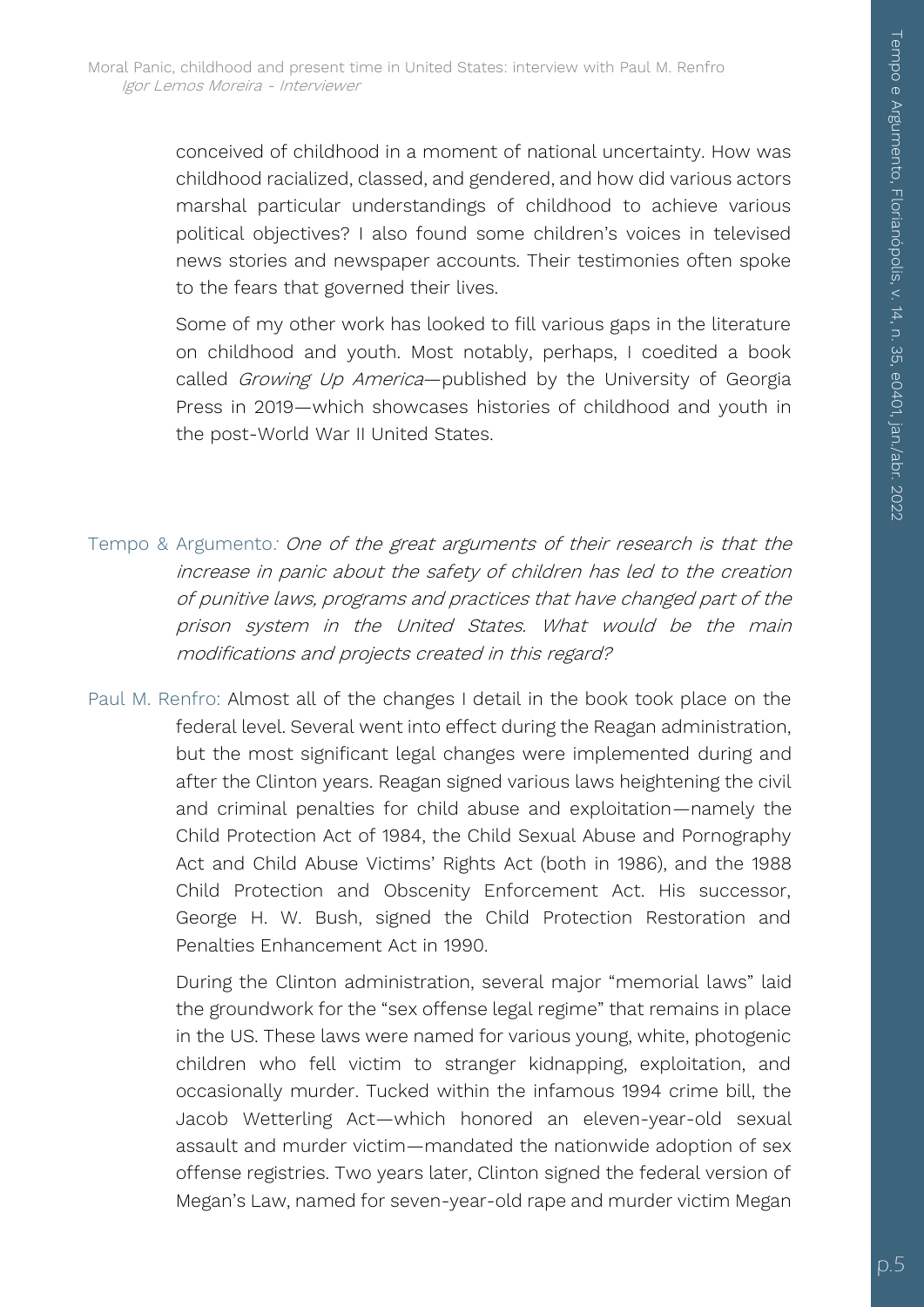Kanka, which "require[d] the release of relevant information to protect the public from sexually violent offenders." With the explosion of the Internet, the Department of Justice under both Clinton and George W. Bush also took major steps to prevent the exploitation of children online.

The Bush years witnessed the passage of the 2003 PROTECT Act and the 2006 Adam Walsh Act, the latter of which honored the slain sixyear-old son of America's Most Wanted host John Walsh. Such measures—as well as those implemented on the state and local levels—have resulted in a registration and community notification regime that ensnares nearly 1 million Americans, many of whom have been subjected to social death and, oftentimes, homelessness.

- Tempo & Argumento: Still on the relationship between childhood and the prison system, how did these new laws and programs try to develop an idea of "family values"? So, the representation of a family started to be associated with childhood risks and, mainly, what format and type of family would this be?
- Paul M. Renfro: First and foremost, the concerns about "stranger danger" that proliferated in the late 1970s and 1980s grew out of larger anxieties about the sanctity and stability of the American family. Against the backdrop of gay liberation, women's liberation, and other freedom movements, conservatives and liberals alike insisted that the idealized (white) heteropatriarchal family was in danger. The highly publicized stranger abductions of Etan Patz, Adam Walsh, the Iowa paperboys (Johnny Gosch and Eugene Wade Martin), and Kevin Collins seemed to confirm pervasive fears about the romanticized family and the threats ostensibly facing it. Many commentators believed that fortifying the nuclear family could help deter child kidnapping and exploitation, even though children are far more likely to be victimized by family members and acquaintances than "strangers." The expansive sex offense registry that sits at the heart of the child safety regime also obscures the threats that lurk within the idealized family home.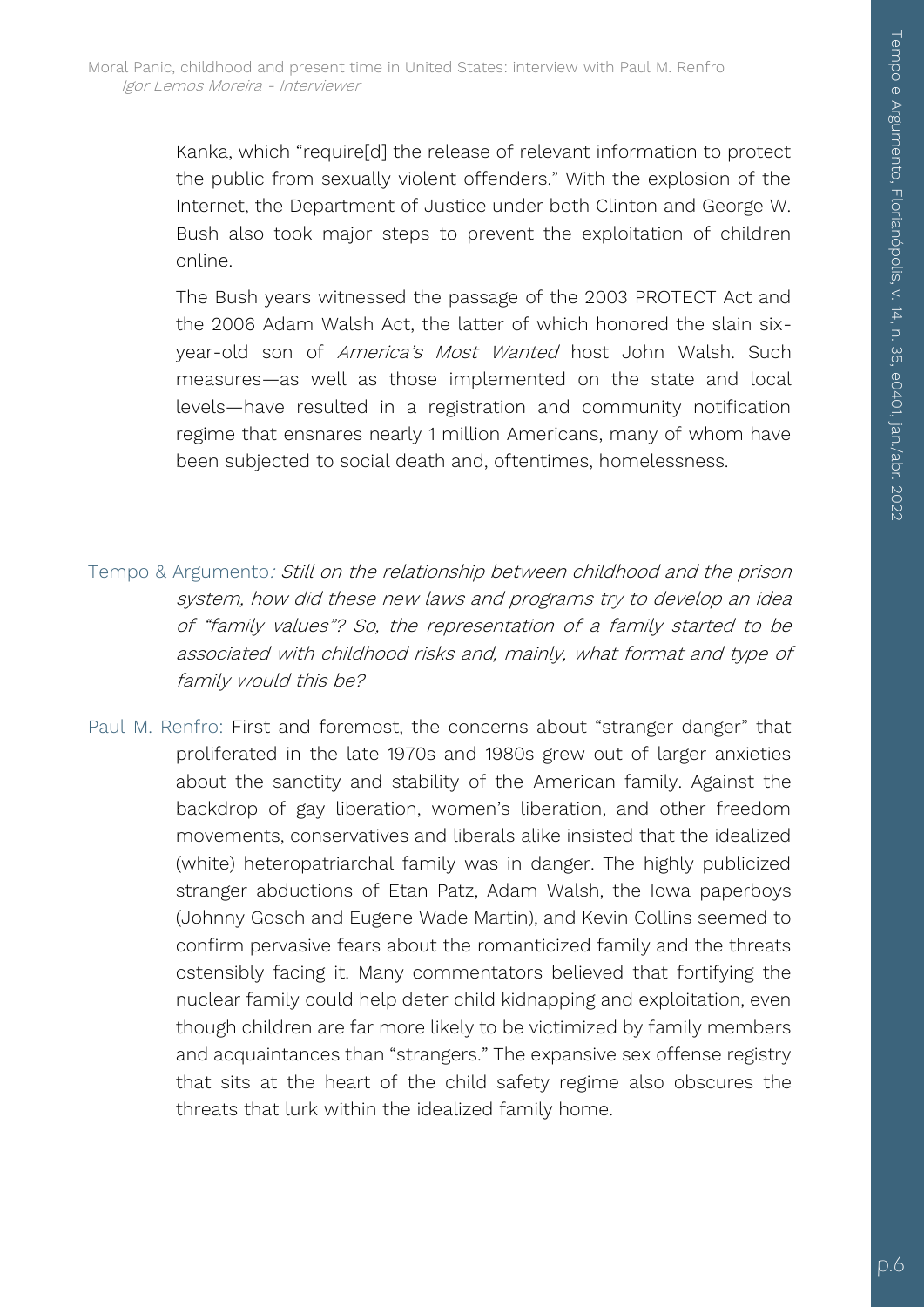- Tempo & Argumento: More recently, you have sought to analyze the issue of youth in the United States from an intersectional perspective. His current research addresses the case of Ryan White, a young man who was expelled from his school in the 1980s for being a carrier of the HIV virus. Could you tell us a little about the challenges of working with childhoods not only from an intersectional point of view, but also in cases of sensitive issues?
- Paul M. Renfro: Given the fact that children are in many ways a minoritized group—in that they are denied agency and autonomy—it can be difficult to recover children's voices in the archive. But by focusing on the politics and cultures of childhood—that is, the norms, expectations, and meanings associated with and assigned to children—I can determine how children and youth operated in a particular context and how adults deployed the image and rhetoric of childhood for various purposes.
- Tempo & Argumento: In addition to your research in the history of the present time, you have also taught on a recurring basis "The History of Your Life" at Florida State University. What is the general proposal of this discipline and what is the students' reception to this discussion?
- Paul M. Renfro: The class looks at the political culture of the United States since the year 2000. Obviously, the content changes every time I teach it, but we always move in rough chronological order, beginning with the contested 2000 election, 9/11, and the global war on terror. This semester (Spring 2022), we'll end with the January 6 insurrection and the Biden administration thus far. Because most of my students were born around the year 2000, they don't remember many of the historical events and processes that we cover in the course, and they didn't really learn this content in their high school history classes. So, they seem to get a lot out of the course, especially in the sense that it encourages them to think historically and critically about current events.